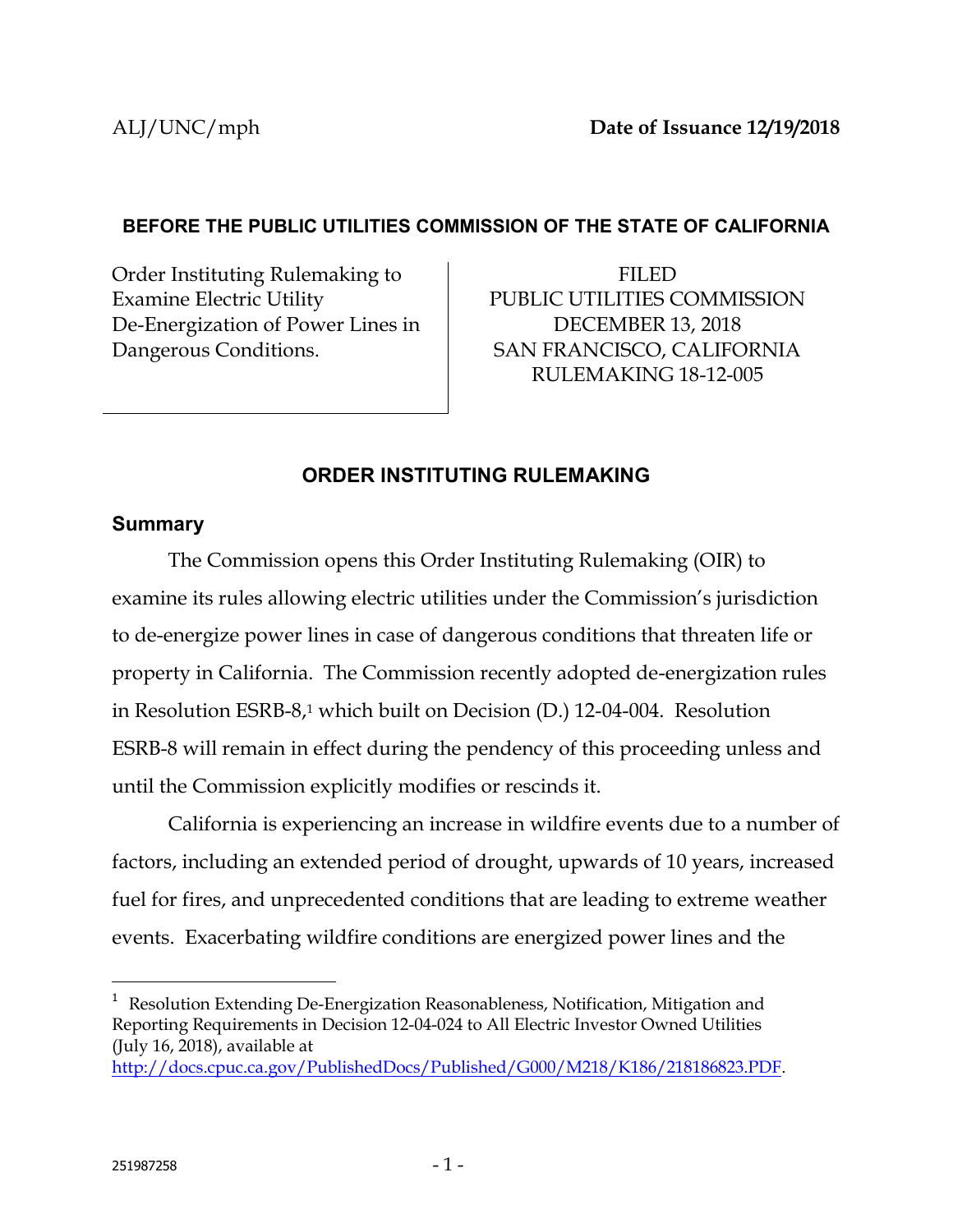potential of these lines to either spark or worsen an existing wildfire. To mitigate these and other risks, electric utilities have in the past used the option of proactively shutting down power to specific power lines to limit the impact or damage of these lines to communities in situations where the utilities are aware of dangerous conditions. However, de-energization can leave communities and essential facilities without power, which brings its own risks and hardships, particularly for vulnerable communities.

This proceeding will focus on the following issues:

- Examining conditions in which proactive and planned de-energization is practiced;
- Developing best practices and ensuring an orderly and effective set of criteria for evaluating de-energization programs;
- Ensuring electric utilities coordinate with state and local level first responders, and align their systems with the Standardized Emergency Management System framework  $(SEMS)<sup>2</sup>$ ;
- Mitigating the impact of de-energization on vulnerable populations;
- Examining whether there are ways to reduce the need for de-energization;
- Ensuring effective notice to affected stakeholders of possible de-energization and follow-up notice of actual de-energization; and
- Ensuring consistency in notice and reporting of deenergization events.

 $\overline{a}$ 

<sup>2</sup> SEMS is the system required by Government Code Section 8607(a) for managing emergencies involving multiple jurisdictions and agencies.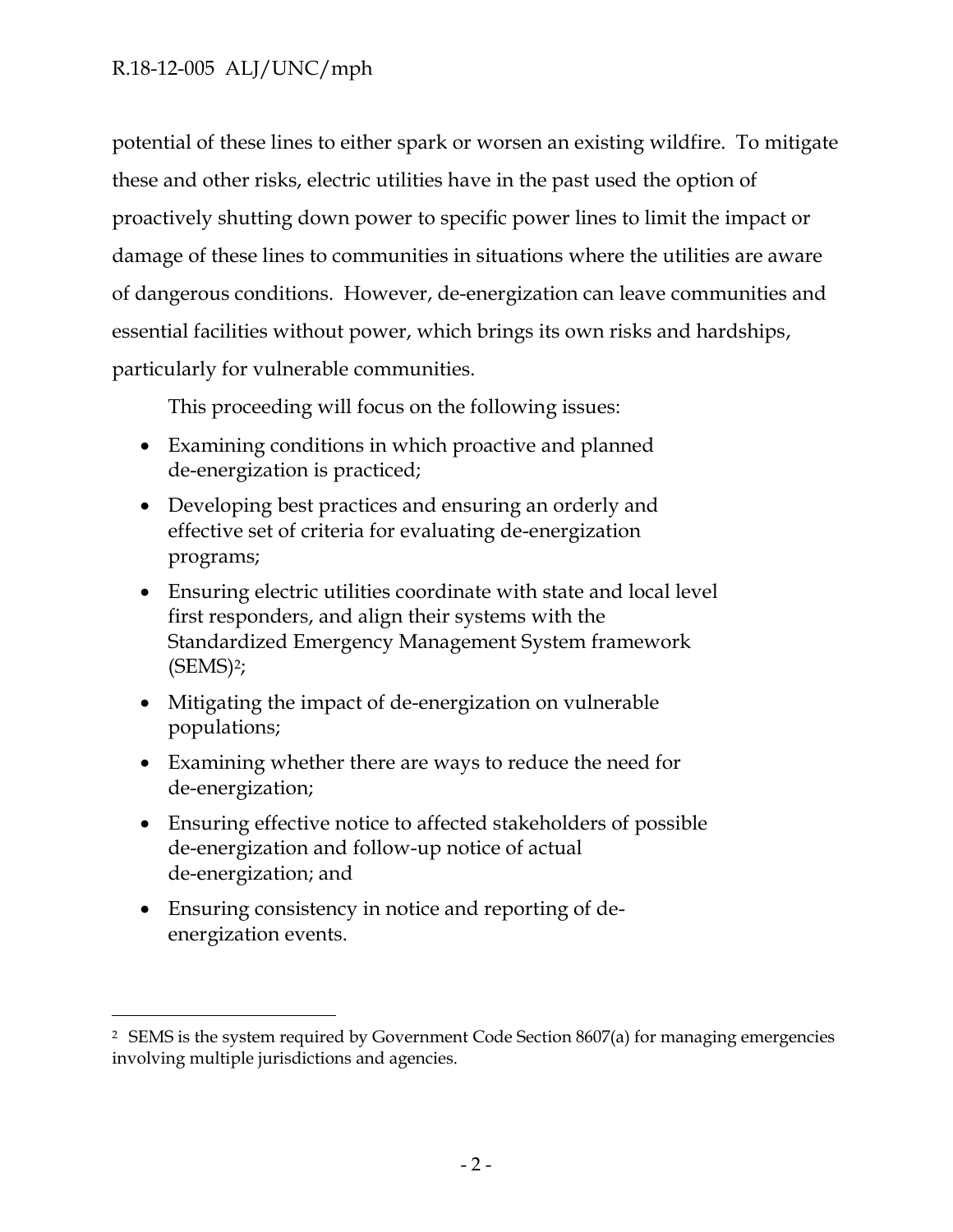We will serve this OIR broadly, and seek input from affected communities, governments, first responders and other stakeholders. Staff has planned workshops in different parts of the state to receive input on de-energization. We intend to examine how de-energization has affected California thus far, and to refine our approach to the practice to ensure it enhances public safety while minimizing unintended consequences.

The Commission-jurisdictional electric corporations (collectively, Investor Owned Utilities or IOUs) that are required to participate in this proceeding are Pacific Gas and Electric Company (PG&E), Southern California Edison Company (SCE), San Diego Gas & Electric Company (SDG&E), Liberty Utilities/CalPeco Electric (Liberty), Bear Valley Electric Service, a division of Golden State Water Company (Bear Valley), and Pacific Power, a division of PacifiCorp (PacifiCorp). The Commission also invites the input of all stakeholders in guiding our approach.

In October 2018, the Commission opened a rulemaking, R.18-10-007, to implement the portions of SB 901 (Dodd) related to Wildfire Mitigation Plans. Pertinent to this proceeding, Public Utilities Code Section 8386(c)(6) requires the plans to include:

6) Protocols for disabling reclosers and deenergizing portions of the electrical distribution system that consider the associated impacts on public safety, as well as protocols related to mitigating the public safety impacts of those protocols, including impacts on critical first responders and on health and communication infrastructure.

Because of the important role de-energized power lines can play in ensuring public safety and the public's keen interest in the impact of de-energization on their communities, the Commission will address the implementation and logistics for de-energization of power lines in this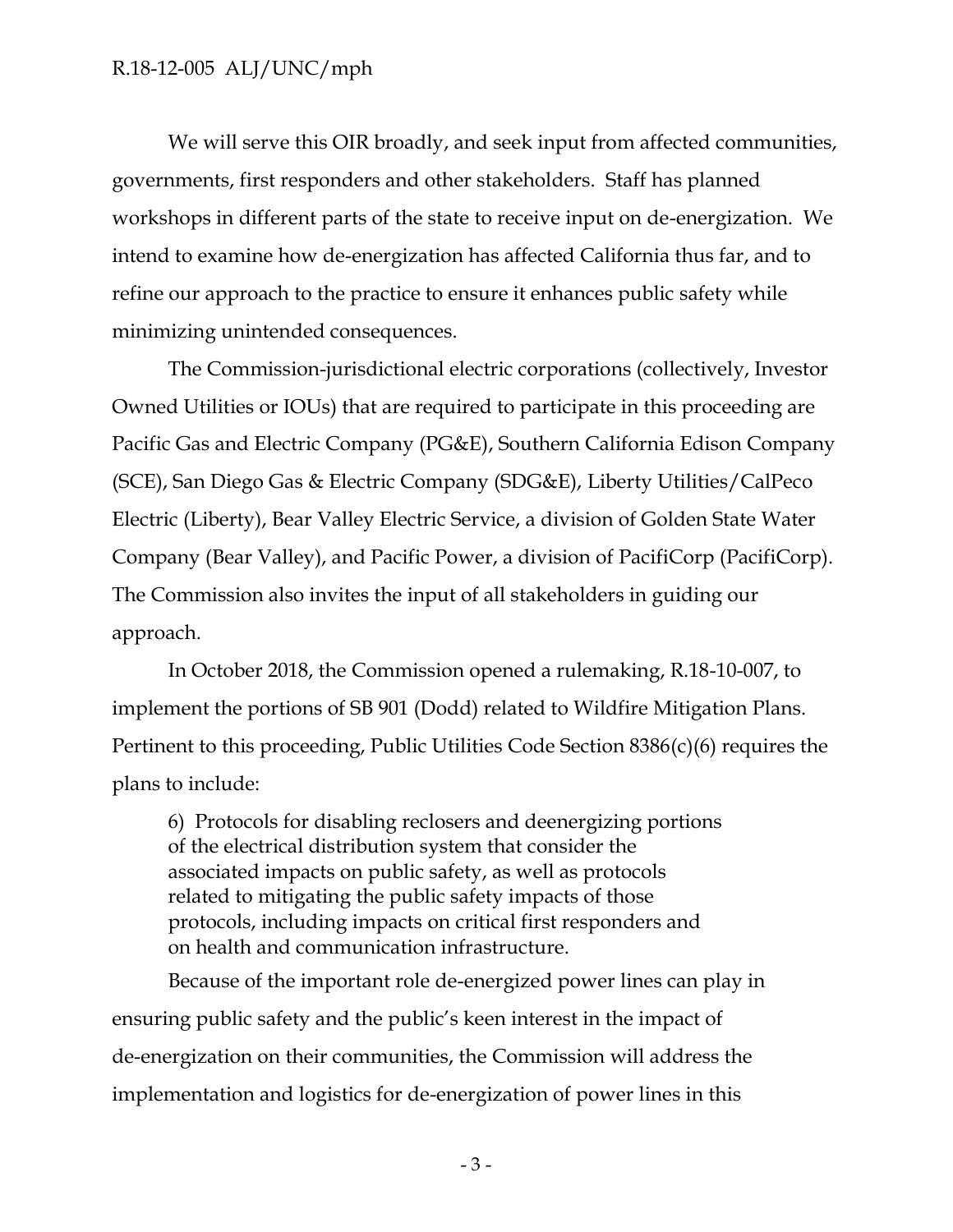proceeding. Though this detailed examination will take place outside of the initial Wildfire Mitigation Plans OIR, we recognize that de-energization will be one element considered in the annual plans. In future years, the outcome of this proceeding may guide the portion of utilities' wildfire mitigation plans required per Section  $8386(c)(6)$ .

### **1. Background**

 $\overline{a}$ 

Devastating wildfires have become a regular occurrence in California. The Commission is examining the impact of wildfires and other emergencies in several proceedings,<sup>3</sup> but this proceeding will focus specifically on proactive electric power line de-energization. California Public Utilities Code (Pub. Util. Code) Sections 451 and 399.2(a) give electric utilities authority to shut off electric power in order to protect public safety. This authority includes shutting off power for the prevention of fires where strong winds, heat events, and related conditions are present.

The Commission considered and allowed SDG&E to engage in proactive de-energization in Application (A.) 08-12-021, resulting in Decision (D.) 12-04-024. That decision allowed SDG&E authority to shut off power as a fire-prevention measure against severe Santa Ana winds. SDG&E requested this authority after the 2007 wildfire season that resulted in the Rice, Witch and Guejito wildfires discussed in D.17-11-033 (on rehearing, D.18-07-025). The Commission allowed SDG&E to de-energize its lines in emergency situations

<sup>&</sup>lt;sup>3</sup> Those proceedings include Rulemaking (R.) 18-10-007, Order Instituting Rulemaking to Implement Electric Utility Wildfire Mitigation Plans Pursuant to Senate Bill 901 (2018); R.18-03-011, Order Instituting Rulemaking Regarding Emergency Disaster Relief Program; and R.15-06-009, Physical Security of the Electric System and Disaster and Emergency Preparedness.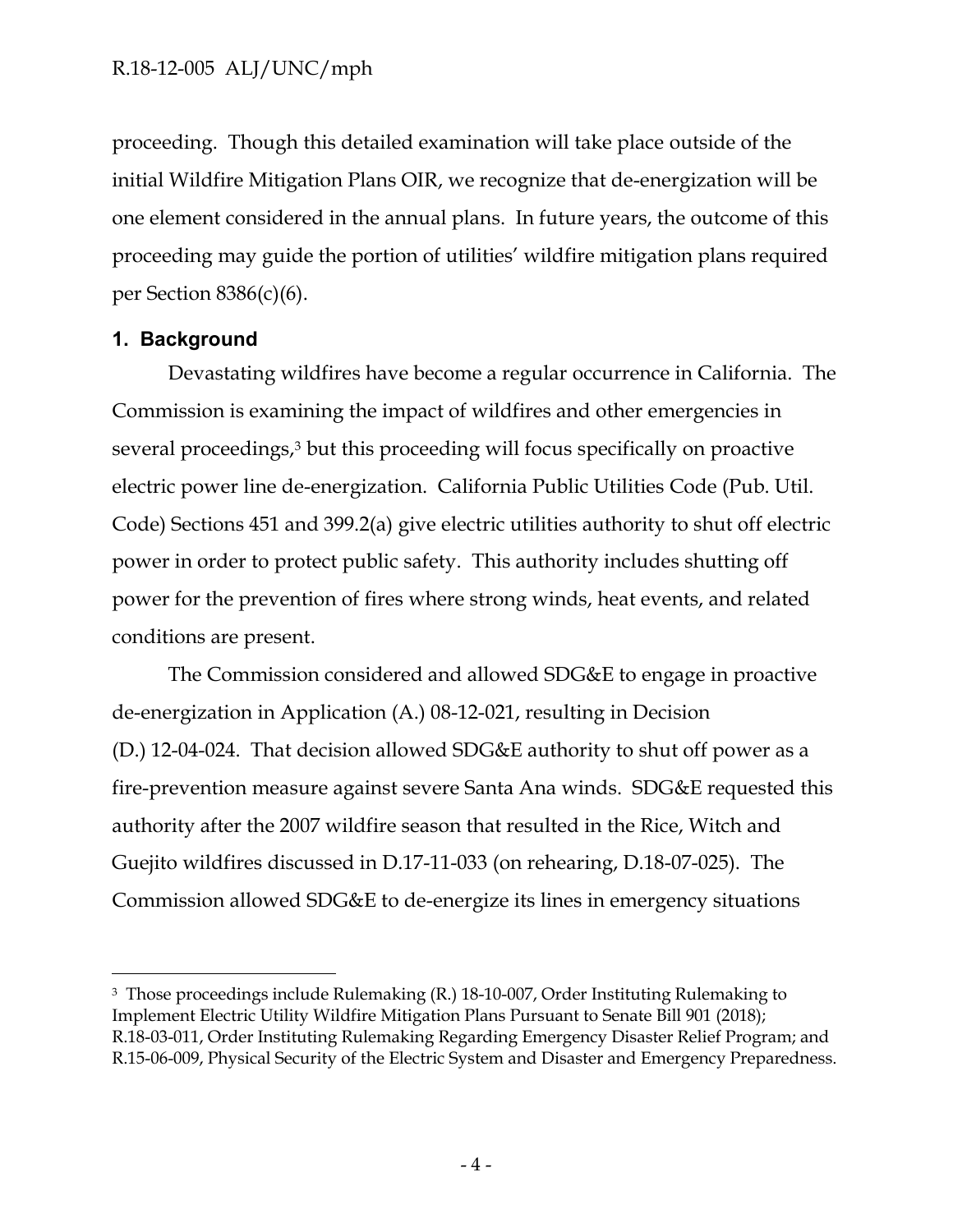when necessary to protect public safety and adopted certain review and notice requirements when proactive de-energization takes place.

Over a period of several years, the utility deployed important new tools, such as weather sensors focused on many highly local sites capable of measuring real time wind speeds and atmospheric conditions, carefully placed video monitors, and employed sophisticated weather and wind modelling software. Over time, the company developed detailed profiles of specific geographic features (canyons and hills and not just peaks) and the settlements located nearby, and developed risk profiles for possible infrastructure failure under potential weather conditions, with the goal of limiting the scope of de-energization and avoiding power cutoffs to essential services that are critical during emergencies. Through careful observation of operation during weather events, the utility has improved the effectiveness of the program. Decision 12-04-024 provided for after-the-fact Commission reasonableness review of SDG&E's de-energization decisions, required community notice and mitigation measures, and mandated reporting to the Commission on de-energization events.

We explained the stark new reality of wildfire events in California in Resolution ESRB-8:

The 2017 California wildfire season was the most destructive wildfire season on record, and saw multiple wildfires burning across California, including five of the 20 most destructive wildland-urban interface fires in the state's history. Devastating fires raged in Santa Rosa, Los Angeles, and Ventura, and the Thomas Fire proved to be the largest wildfire in California history. These fires further demonstrated the fire risk in California. As a result of the fires and critical fire weather conditions, both the President of the United States and the Governor of California issued State of Emergency declarations. Resolution ESRB-8 at 2.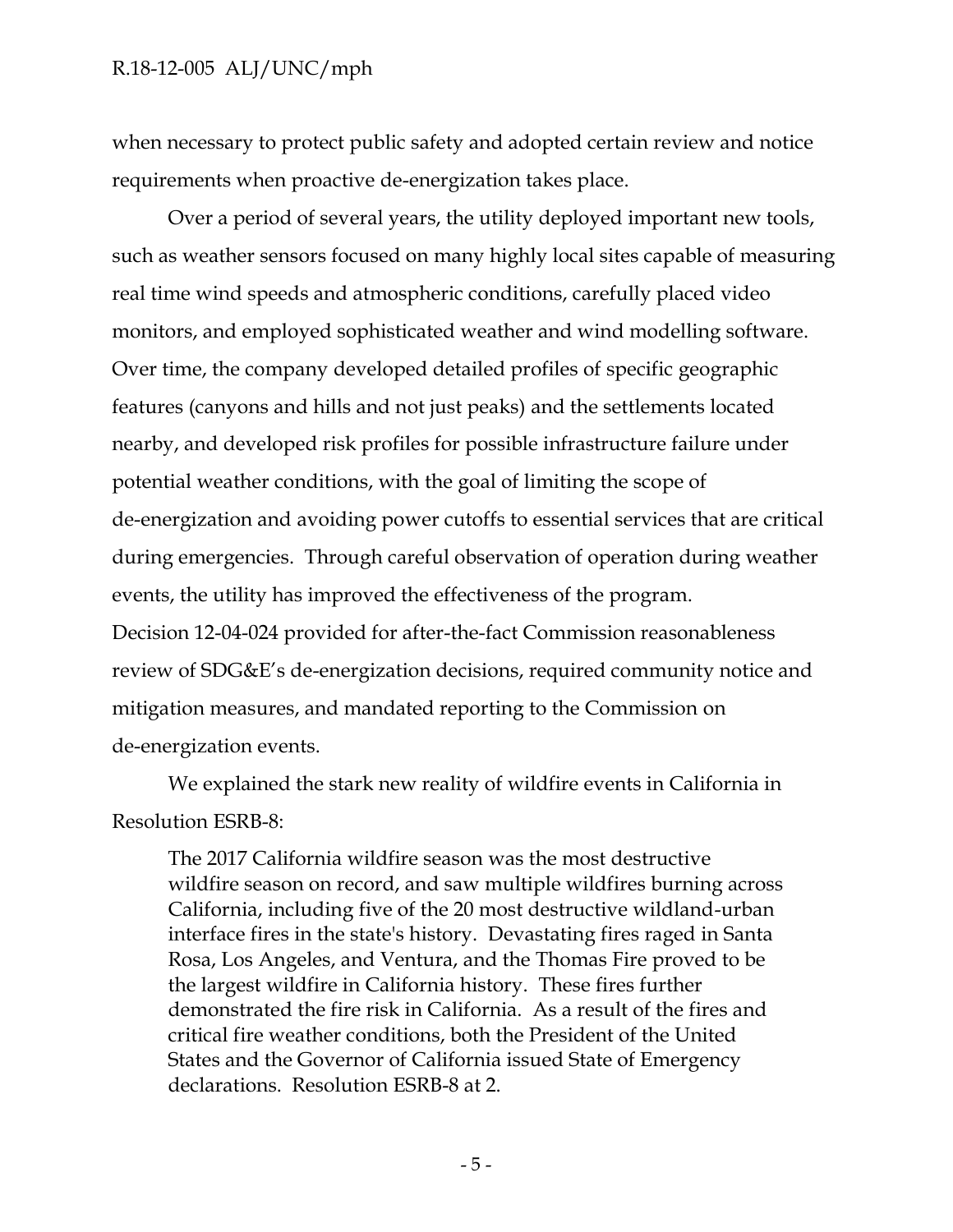The Commission's Safety and Enforcement Division (SED) reviewed SDG&E's de-energization events that occurred in December 2017. SED reached the following conclusions:

- SDG&E faced a real and significant risk of wildfires and its de-energization decisions were based on an adequate risk assessment.
- Prior to deciding to de-energize specific circuits, SDG&E considered and implemented other mitigation strategies, including adjustments of recloser settings, vegetation management, and inspection and monitoring during the extreme fire risk conditions.
- SDG&E considered location-specific wind speeds and the age, condition, and loading of facilities on the circuits and reasonably believed that there was an imminent and significant fire hazard.
- SDG&E made reasonable efforts to mitigate the adverse impacts on customers and communities in areas where SDG&E de-energized circuits.

SED concluded that SDG&E's actions appear to have been reasonable under the factors specified in D.12-04-024 and that SDG&E complied with the decision's reporting requirements. 4

Resolution ESRB-8 extended the de-energization notice, reporting and reasonableness review requirements to all electric IOUs (PG&E, SCE, Liberty, Bear Valley and PacifiCorp) and adopted additional measures to supplement the

 $\overline{a}$ <sup>4</sup> SED, Review of San Diego Gas & Electric Company December 2017 De-Energization Events, May 2018,

[http://www.cpuc.ca.gov/uploadedFiles/CPUC\\_Website/Content/About\\_Us/Organization/](http://www.cpuc.ca.gov/uploadedFiles/CPUC_Website/Content/About_Us/Organization/Divisions/News_and_Outreach_Office/May%202018%20SED%20Review%20of%20SDGE%20December%202018%20Deenergization%20Events_.pdf) [Divisions/News\\_and\\_Outreach\\_Office/May%202018%20SED%20Review%20of%20SDGE%20D](http://www.cpuc.ca.gov/uploadedFiles/CPUC_Website/Content/About_Us/Organization/Divisions/News_and_Outreach_Office/May%202018%20SED%20Review%20of%20SDGE%20December%202018%20Deenergization%20Events_.pdf) [ecember%202018%20Deenergization%20Events\\_.pdf.](http://www.cpuc.ca.gov/uploadedFiles/CPUC_Website/Content/About_Us/Organization/Divisions/News_and_Outreach_Office/May%202018%20SED%20Review%20of%20SDGE%20December%202018%20Deenergization%20Events_.pdf)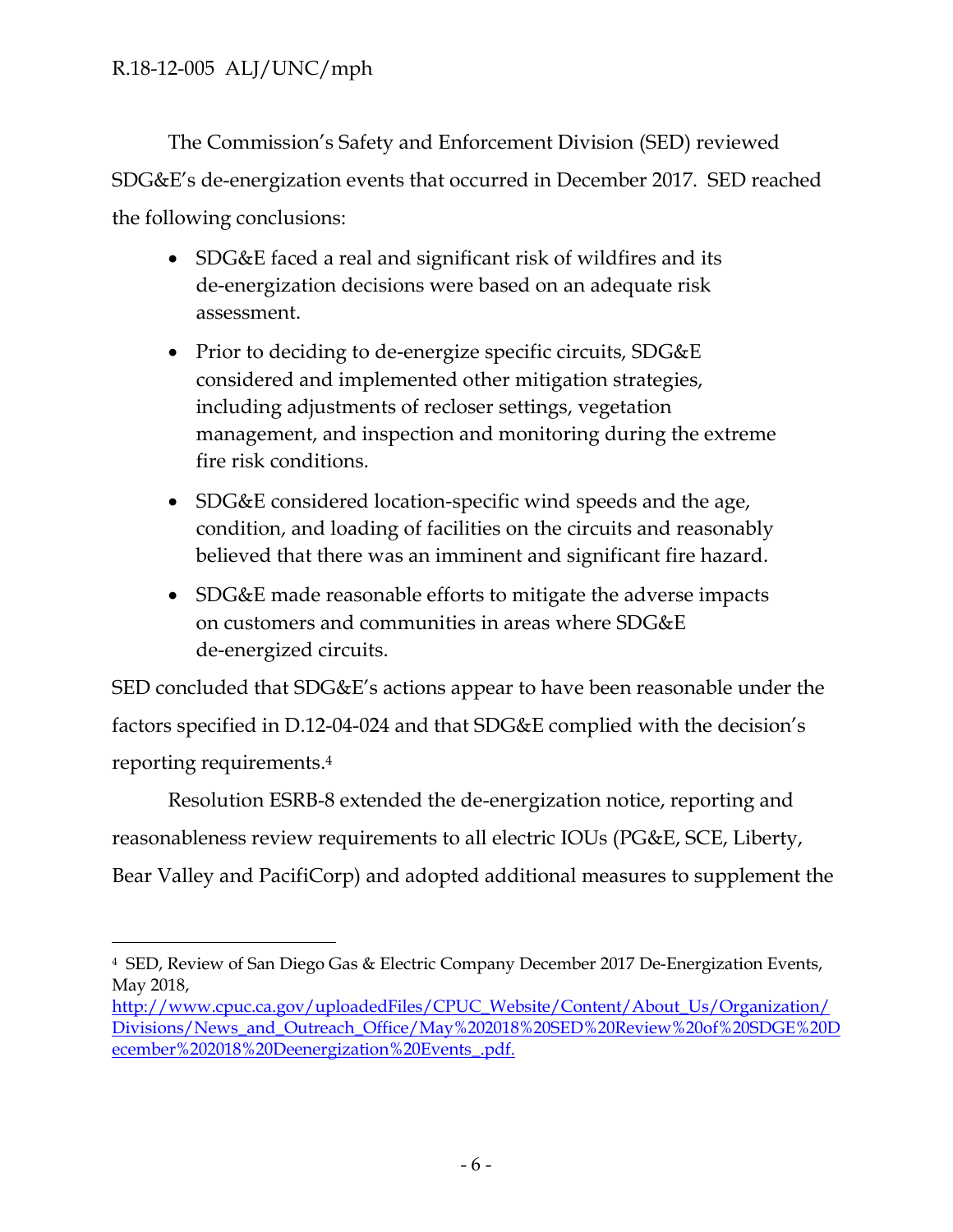D.12-04-024 requirements. The new measures included more detailed reporting and additional public outreach, notification and mitigation.

The year 2018 has brought additional devastating wildfires all over the state – including the recent Camp Fire in Butte County, the largest in California's history with the greatest death toll. At the same time as the Camp Fire, huge fires also burned in Los Angeles and Ventura Counties. In addition, the IOUs have called numerous de-energization events and the Commission has received a large volume of input from the public, government agencies and other first responders concerned about the practice. It is therefore prudent to examine how the Resolution ESRB-8 process is working, and to determine whether additional refinement is appropriate. We also seek to enhance stakeholder involvement in examining our de-energization requirements. To that end, staff will hold at least two workshops, as noted in the schedule below, and we expect to conduct other outreach around the state to allow input from local communities, first responders and others with concerns about wildfire and de-energization.

#### **2. Preliminary Scoping Memo**

 $\overline{a}$ 

The Commission will conduct this rulemaking in accordance with Article 6 of the Commission's Rules of Practice and Procedure, "Rulemaking."5 As required by Rule 7.1(d), this OIR includes a preliminary scoping memo as set forth below, and preliminarily determines the category of this proceeding and the need for hearing.

<sup>5</sup> All references to "Rules" are to the Commission's Rules of Practice and Procedure unless otherwise indicated.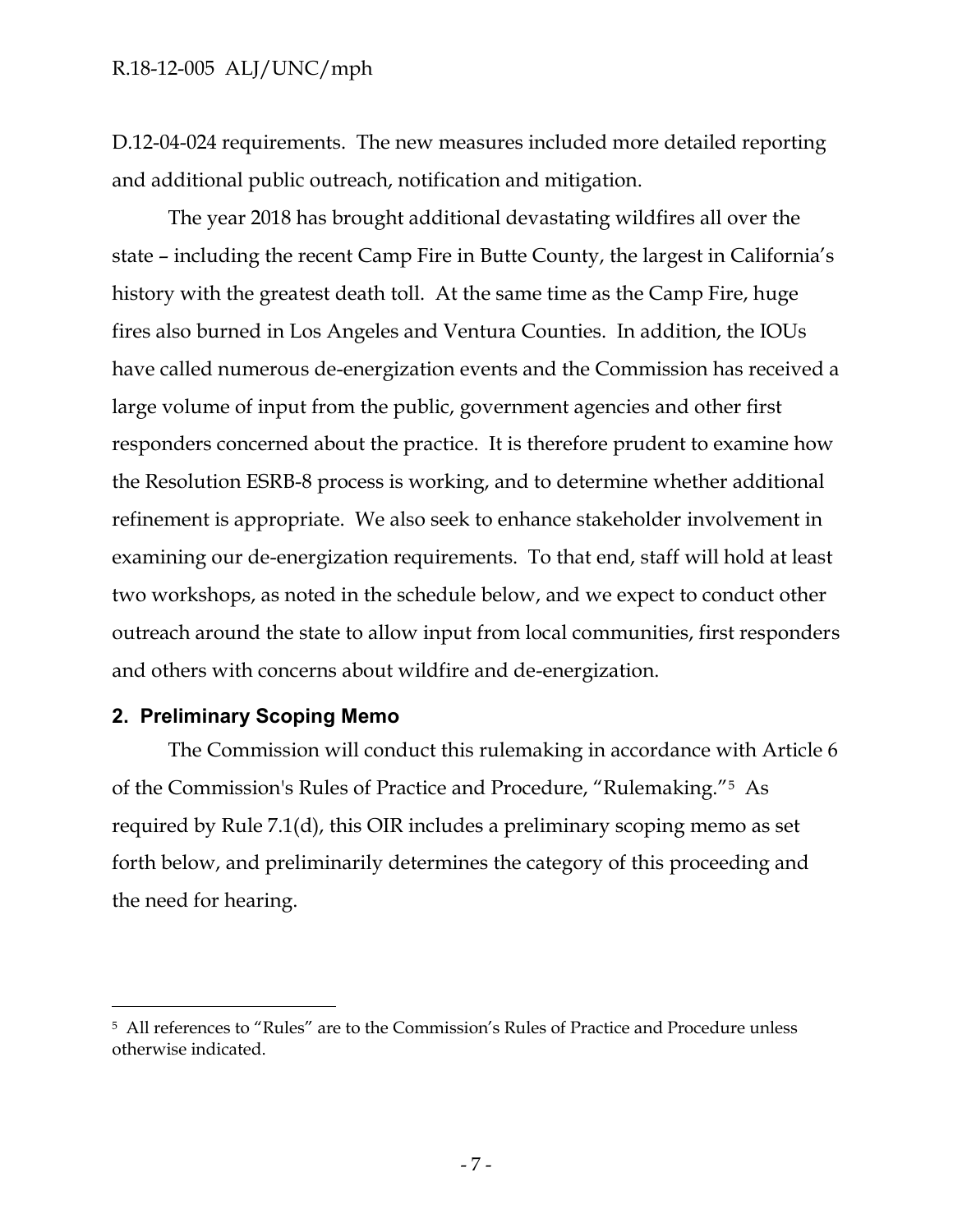# **2.1. Issues**

The scope of this proceeding is electric IOU de-energization. The following issues are preliminarily determined to be within the scope of the proceeding:

- **1.** Conditions in which proactive and planned de-energization is practiced;
	- a. Should the Commission limit de-energization in specific ways?
	- b. Should we develop metrics for determining when de-energization is appropriate?
	- c. How much discretion should the IOUs have in calling de-energization events?
	- d. Are there other guidelines we should apply to de-energization?
- **2.** Best practices and a set of criteria for evaluating development of effective programs;
	- a. What are the best tools that can be applied to different landscapes and fire conditions across California?
	- b. Are there tools deployed by the National Weather Service (*e.g.*, Santa Ana Wind Warnings) used in specific locations in California that should be adapted and deployed elsewhere?
	- c. How should programs be designed for use of new technologies and for continuous improvement?
- **3.** Notification to the public, local governments, critical facilities, and emergency responders.
	- a. What are the best ways to notify the aforementioned parties of a planned de-energization event and when power will be restored in the event of de-energization?
	- b. Do notification standards differ for vulnerable populations?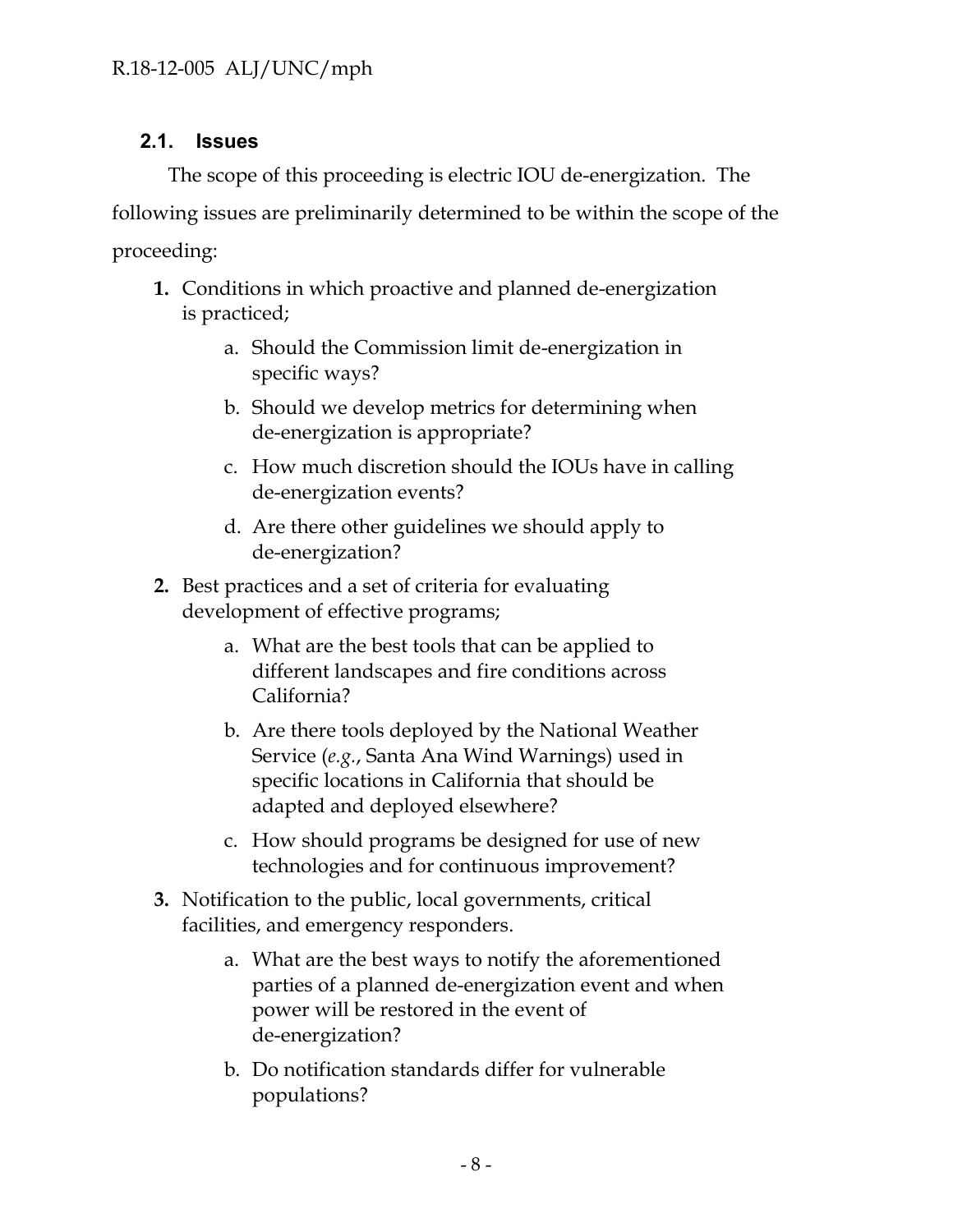- **4.** Electric utility coordination with state and local level first responders when they call a de-energization event.
	- a. How do the IOUs coordinate with state and local first responders?
	- b. What is working and what is not working in this coordination?
	- c. What changes are required to ensure better coordination?
- **5.** The extent to which the electric utilities' systems are in compliance with and align their systems with California's Standardized Emergency Management System framework (SEMS).
	- a. What are the SEMS requirements?
	- b. What do the IOUs do to meet these requirements?
	- c. What additional steps should we require to ensure the IOUs are acting in a way that furthers the SEMS process, if appropriate?
- **6.** How to mitigate the impact of de-energization on vulnerable populations.
	- a. What are the impacts of de-energization on vulnerable populations, and what can the Commission and IOUs do to minimize these impacts?
	- b. What are the requirements and process for sharing contact information to the extent permissible by law?
- **7.** How to reduce the need for de-energization, if possible.
- **8.** Examine the need for community and first responder notification improvements.
	- a. How are the current notification requirements working?
	- b. What additional notice requirements should we consider?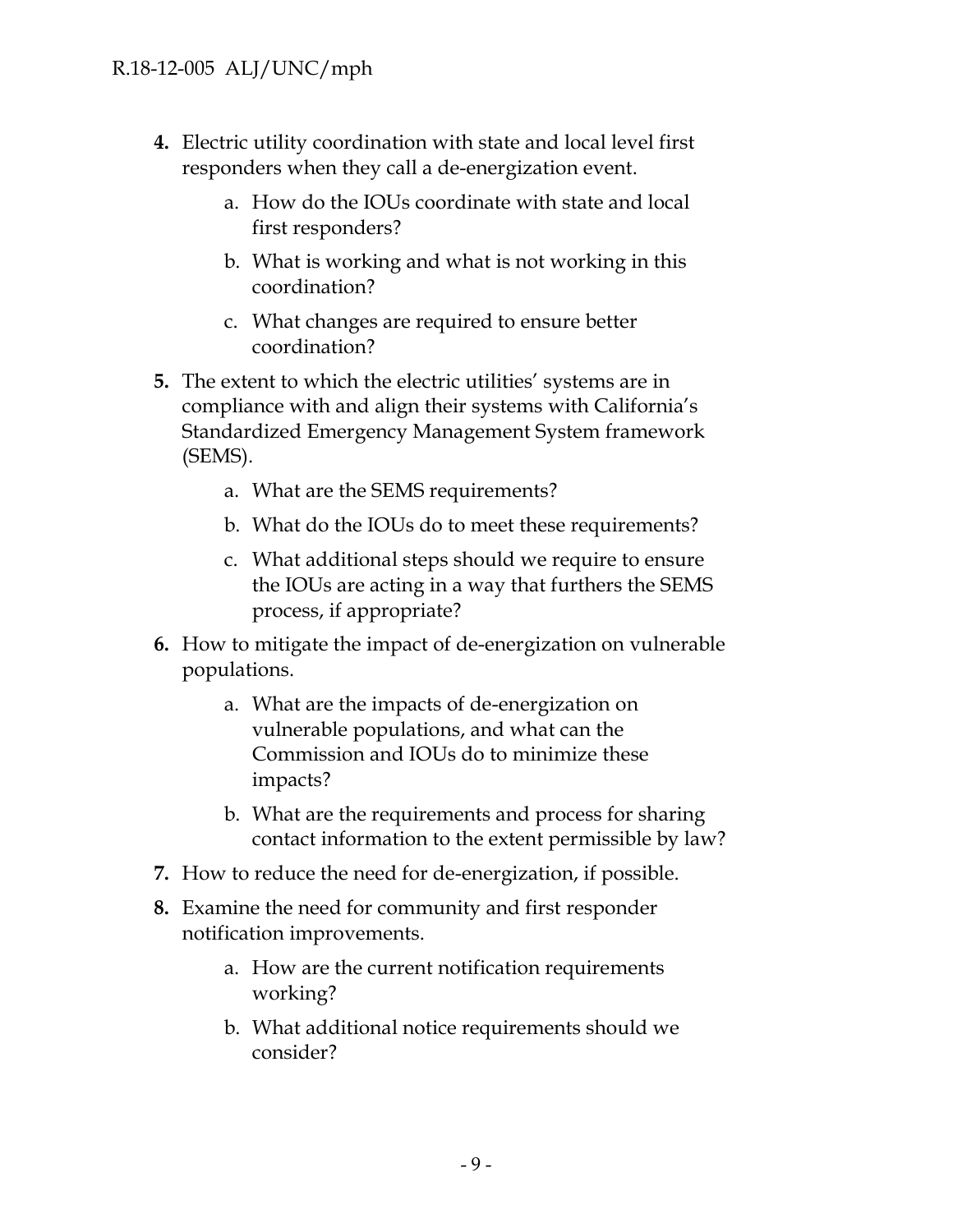- c. What notification is occurring that we should discontinue, if any, due to lack of effectiveness? For example, are repeated notices causing notice fatigue and reducing the effectiveness of notice?
- **9.** Examine best practices around the country or the world in implementing de-energization.
	- a. Should the Commission extend such practices to the California electric IOUs?
	- b. What is the cost of such best practices?
	- c. Would conforming California's rules to those of other jurisdictions or countries achieve greater safety for California's residents?
- **10.**Develop reporting and notice requirements that best serve Californians.
	- a. What reporting and notification templates exist?
	- b. What are the best types of notification and reporting (understandable, timely, effective, complete)?
	- c. Should all IOUs use a standard notification and reporting format?
	- d. Whom should the IOUs notify of de-energization and how should they ensure their notification lists are current and relevant?
- **11.**What data should be collected when IOUs initiate a de-energization event, during and after these events?
- **12.**Other de-energization issues that the assigned Commissioner and Administrative Law Judge may deem appropriate.

## **3. Categorization;** *Ex Parte* **Communications; Need for Hearing**

Rule 7.1(d) of the Commission's Rules of Practice and Procedure requires that an order instituting rulemaking preliminarily determine the category of the proceeding and the need for hearing. As a preliminary matter, we determine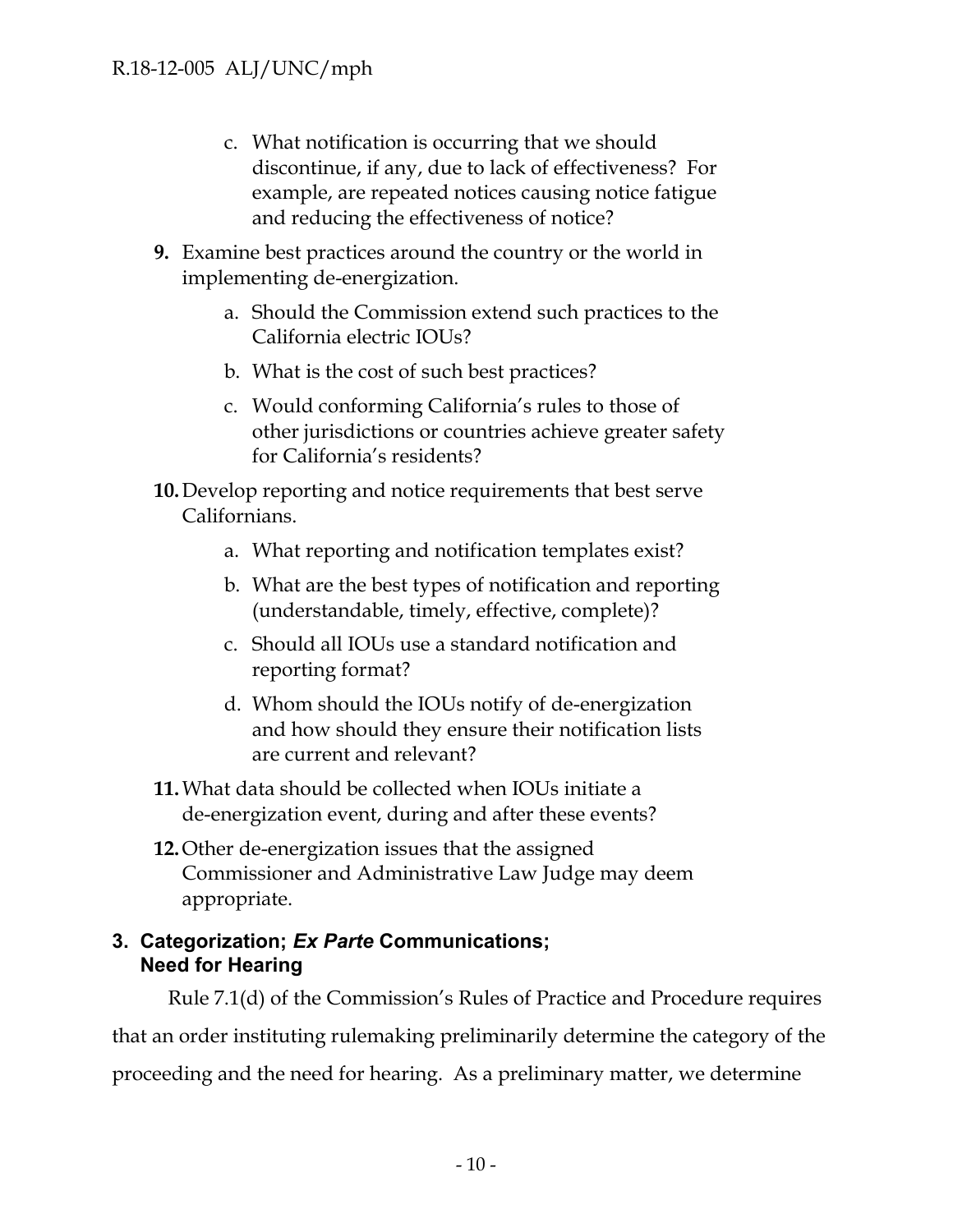that this proceeding is quasi-legislative, because our consideration and approval of this matter would establish policy or rules affecting a class of regulated utilities. Accordingly, *ex parte* communications are permitted without restriction or reporting requirement pursuant to Article 8 of the Rules

We are also required to preliminarily determine if hearings are necessary. We preliminarily determine that hearings are not necessary.

### **4. Preliminary Schedule**

The preliminary schedule for this proceeding is as follows:

| <b>EVENT</b>                                                                                            | <b>DATE</b>                                                                                                                                                                                                                                                                                                                           |
|---------------------------------------------------------------------------------------------------------|---------------------------------------------------------------------------------------------------------------------------------------------------------------------------------------------------------------------------------------------------------------------------------------------------------------------------------------|
| Comments on OIR filed<br>and served, with<br>responses to questions<br>in "Preliminary<br>Scoping Memo" | 45 days from issuance of OIR                                                                                                                                                                                                                                                                                                          |
| Staff Workshop 1:<br>Northern California                                                                | December 14, 2018, 9:00 a.m. -12:30 p.m.<br>Santa Rosa Veteran's Memorial Building, Lodge Room<br>1351 Maple Ave., Santa Rosa CA 95404<br><b>Remote Access:</b><br>WebEx: https://bit.ly/2KdtB61, meeting<br>number 710 613992, Password: Mitigation<br>Listen-only call-in number 1-877-820-7831, access<br>$\bullet$<br>code 479881 |
| Staff Workshop 2:<br>Southern California                                                                | January 9, 2019, 9:00 a.m.-12:30 p.m.<br>Calabasas Founders Hall, 100 Civic Center Way<br>Calabasas, CA 91302<br><b>Remote Access:</b><br>WebEx: https://bit.ly/2RU90ef, meeting<br>number 717 534 465, Password: Mitigation,<br>Listen-only call-in number 1-877-820-7831, access<br>$\bullet$<br>code 479881                        |
| Prehearing conference                                                                                   | February 6, 2019, 10:30 a.m., Commission hearing<br>room A, 505 Van Ness Avenue, San Francisco, CA.                                                                                                                                                                                                                                   |

#### **SCHEDULE**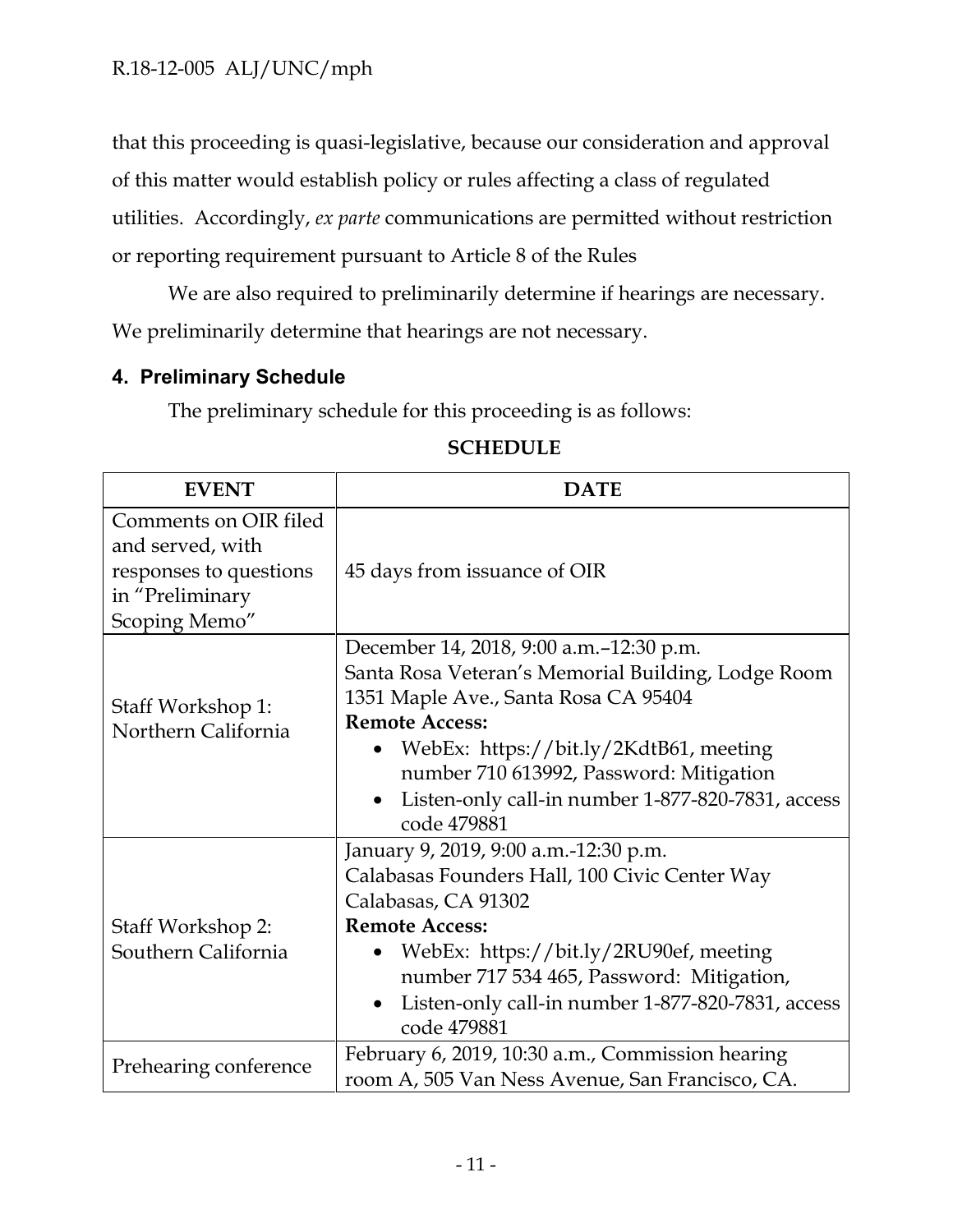| <b>EVENT</b>                                  | <b>DATE</b>                               |
|-----------------------------------------------|-------------------------------------------|
| Scoping memo                                  | February 2019                             |
| Prehearing conference                         | Wednesday, February 6, 2019 at 10:30 a.m. |
| Opening comments                              | March 2019                                |
| Reply comments                                | April 2019                                |
| Proposed Decision on<br>de-energization rules | Summer 2019                               |
| <b>Final Decision</b>                         | Summer 2019                               |

The prehearing conference (PHC) will be held for the purposes of (1) taking appearances, (2) discussing schedule and process, and (3) informing the scoping memo. The PHC shall be held beginning at 10:30 a.m. on February 6, 2019 in the Commission Courtroom, 505 Van Ness Avenue, San Francisco, California.

The assigned Commissioner or the assigned Administrative Law Judge(s) (ALJ) may change the schedule to promote efficient and fair administration of this proceeding.

As noted in the schedule above, staff are holding two workshops on de-energization issues to gather input from first responders, affected communities and other stakeholders. Notice of these workshops has been posted on the Commission's Daily Calendar. In the event that additional workshops are held, notice will be posted on the Commission's Daily Calendar to inform the public that a decision-maker or an advisor may be present at those meetings or workshops. Parties shall check the Daily Calendar regularly for such notices.

## **5. Respondents**

PG&E, SCE, SDG&E, Liberty, Bear Valley and PacifiCorp are named as respondents to this proceeding.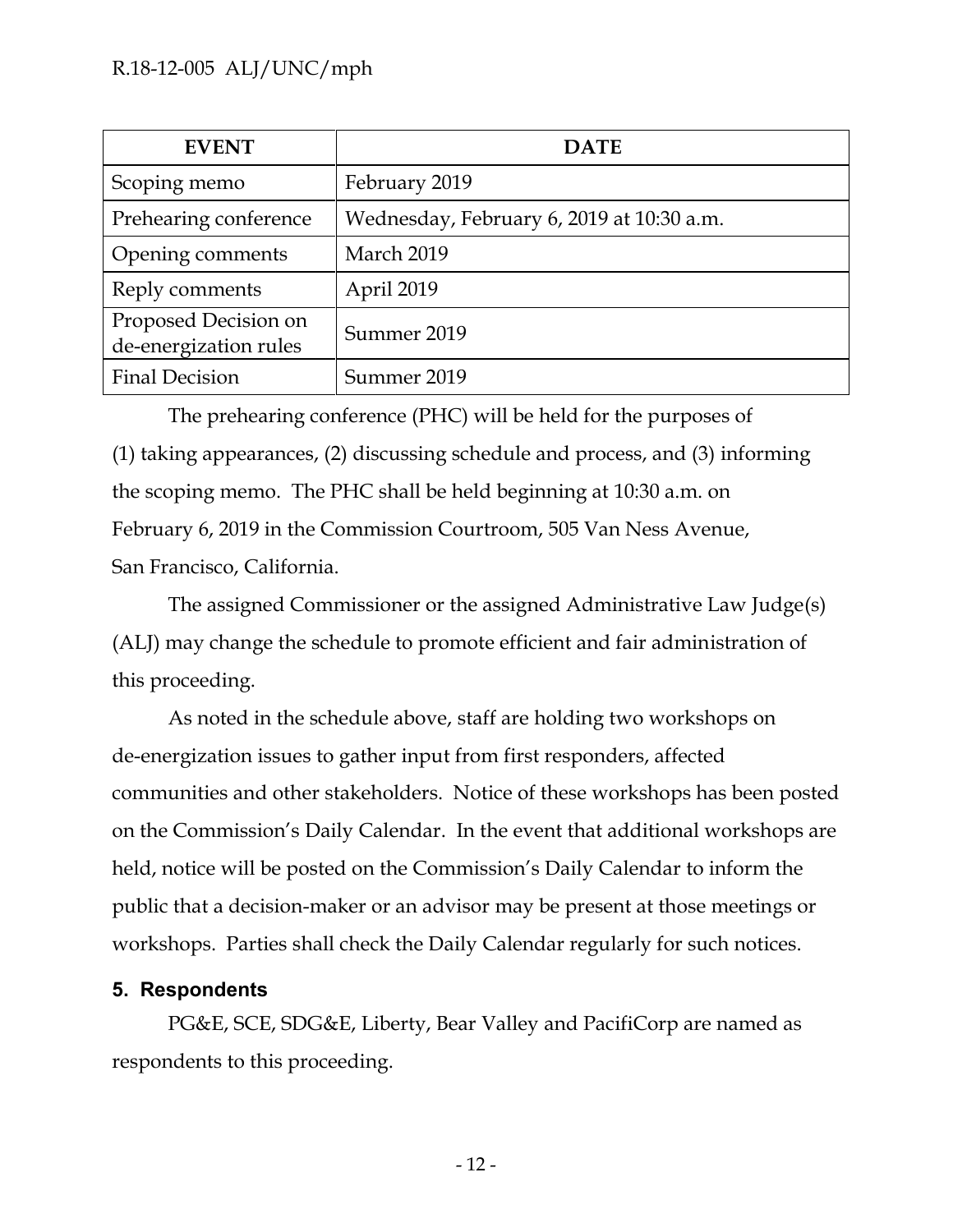# **6. Service of OIR**

This OIR shall be served on all respondents.

In addition, in the interest of broad notice, this OIR will be served on the

official service lists for the following proceedings:

- Rulemaking 18-10-007, Order Instituting Rulemaking Implement Electric Utility Wildfire Mitigation Plans Pursuant to Senate Bill 901 (2018);
- Rulemaking 18-03-011, Order Instituting Rulemaking regarding Emergency Disaster Relief Program;
- Rulemaking 15-05-006, Order Instituting Rulemaking to Develop and Adopt Fire-Threat Maps and Fire-Safety Regulations;
- Rulemaking 15-06-009, Order Instituting Rulemaking Regarding Policies, Procedures and Rules for Regulation of Physical Security for the Electric Supply Facilities of Electrical Corporations Consistent with Public Utilities Code Section 364 and to Establish Standards for Disaster and Emergency Preparedness Plans for Electrical Corporations and Regulated Water Companies Pursuant to Public Utilities Code Section 768.6;
- Application 15-09-010, Application of San Diego Gas & Electric Company for Authorization to Recover Costs Related to the 2007 Southern California Wildfires Recorded in the Wildfire Expense Memorandum Account (WEMA);
- Application 17-07-011, Application of Pacific Gas and Electric Company for Authority to Establish the Wildfire Expense Memorandum Account;
- Application 18-04-001, Application of Southern California Edison Company to Establish the Wildfire Expense Memorandum Account;
- Application 18-09-002, Application of Southern California Edison Company for Approval of Its Grid Safety and Resiliency Program; and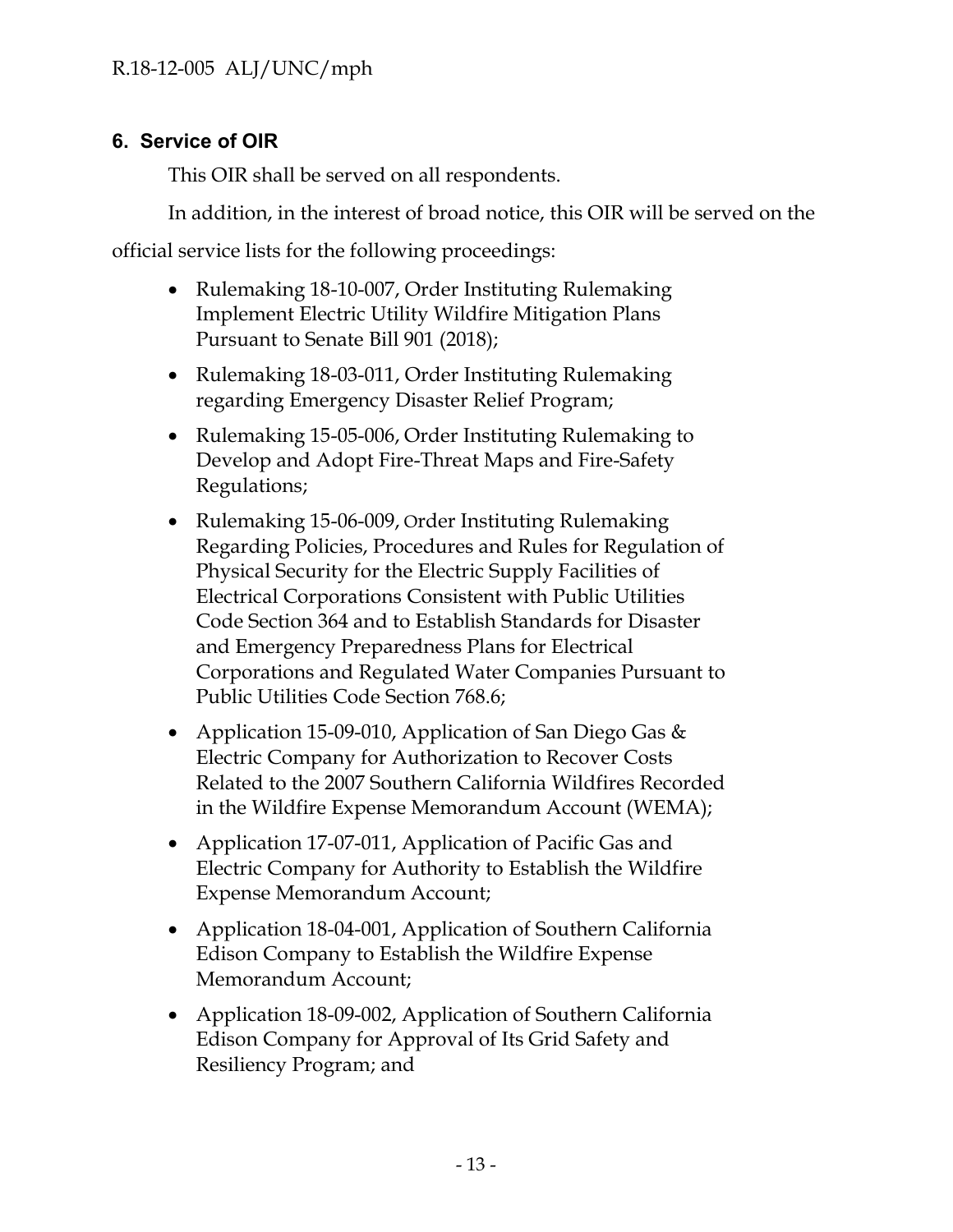• Application 08-12-021, Application of San Diego Gas & Electric Company for Review of its Proactive De-Energization Measures and Approval of Proposed Tariff Revisions.

In addition, in the interest of broad notice, this OIR will be served on the

following agencies named in SB 901, and organizations representing local governments:

- State Board of Forestry and Fire Protection (CAL FIRE)
- California Energy Commission
- State Air Resources Control Board
- California Governor's Office of Emergency Services
- California Department of Fish and Wildlife
- California Infrastructure and Economic Development Bank
- California Office of Planning and Research
- California Department of Parks and Recreation
- California State Association of Counties
- League of California Cities
- California Native American Heritage Commission
- California Municipal Utilities Association
- California State Sheriffs' Association
- California Fire Chiefs' Association

Service of the OIR does not confer party status or place any person who

has received such service on the Official Service List for this proceeding, other than respondents. Instructions for obtaining party status or being placed on the official service list are given below.

## **7. Filing and Service of Comments and Other Documents**

Filing and service of comments and other documents in the proceeding are governed by the Commission's Rules of Practice and Procedure.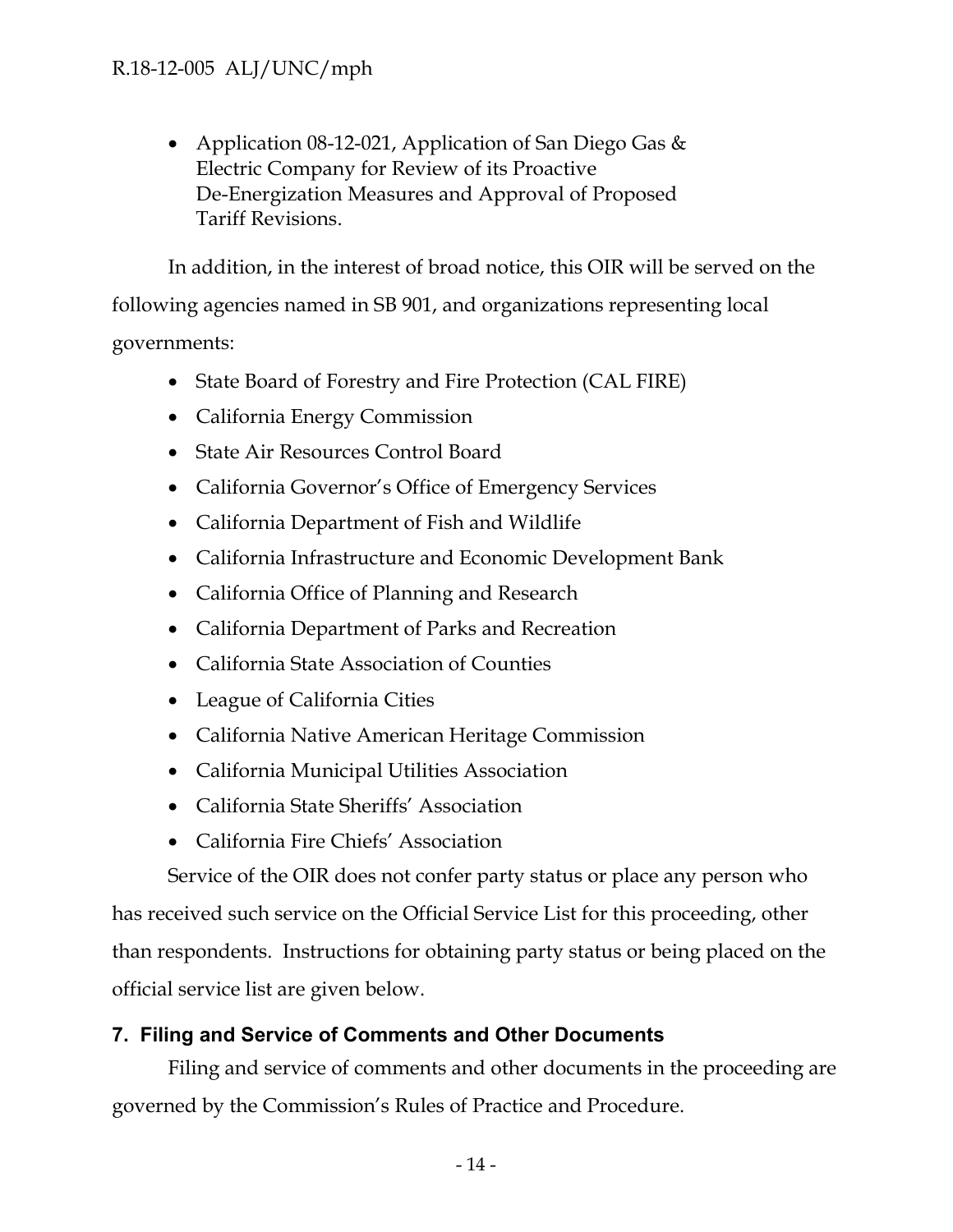#### **8. Addition to Official Service List**

Addition to the official service list is governed by Rule 1.9(f) of the Commission's Rules of Practice and Procedure.

Respondents are parties to the proceeding (see Rule 1.4(d)) and will be immediately placed on the official service list.

Any person will be added to the "Information Only" category of the official service list upon request, for electronic service of all documents in the proceeding, and should do so promptly in order to ensure timely service of comments and other documents and correspondence in the proceeding. (*See* Rule 1.9(f).) The request must be sent to the Process Office by e-mail [\(process\\_office@cpuc.ca.gov\)](mailto:process_office@cpuc.ca.gov) or letter (Process Office, California Public Utilities Commission, 505 Van Ness Avenue, San Francisco, California 94102). Please include the Docket Number of this rulemaking in the request.

Persons who file comments on this OIR become parties to the proceeding (see Rule 1.4(a)(2)) and will be added to the "Parties" category of the official service list upon such filing. In order to assure service of comments and other documents and correspondence in advance of obtaining party status, persons should promptly request addition to the "Information Only" category as described above; they will be removed from that category upon obtaining party status.

#### **9. Subscription Service**

Persons may monitor the proceeding by subscribing to receive electronic copies of documents in this proceeding that are published on the Commission's website. There is no need to be on the official service list in order to use the subscription service. Instructions for enrolling in the subscription service are available on the Commission's website at [http://subscribecpuc.cpuc.ca.gov/.](http://subscribecpuc.cpuc.ca.gov/)

- 15 -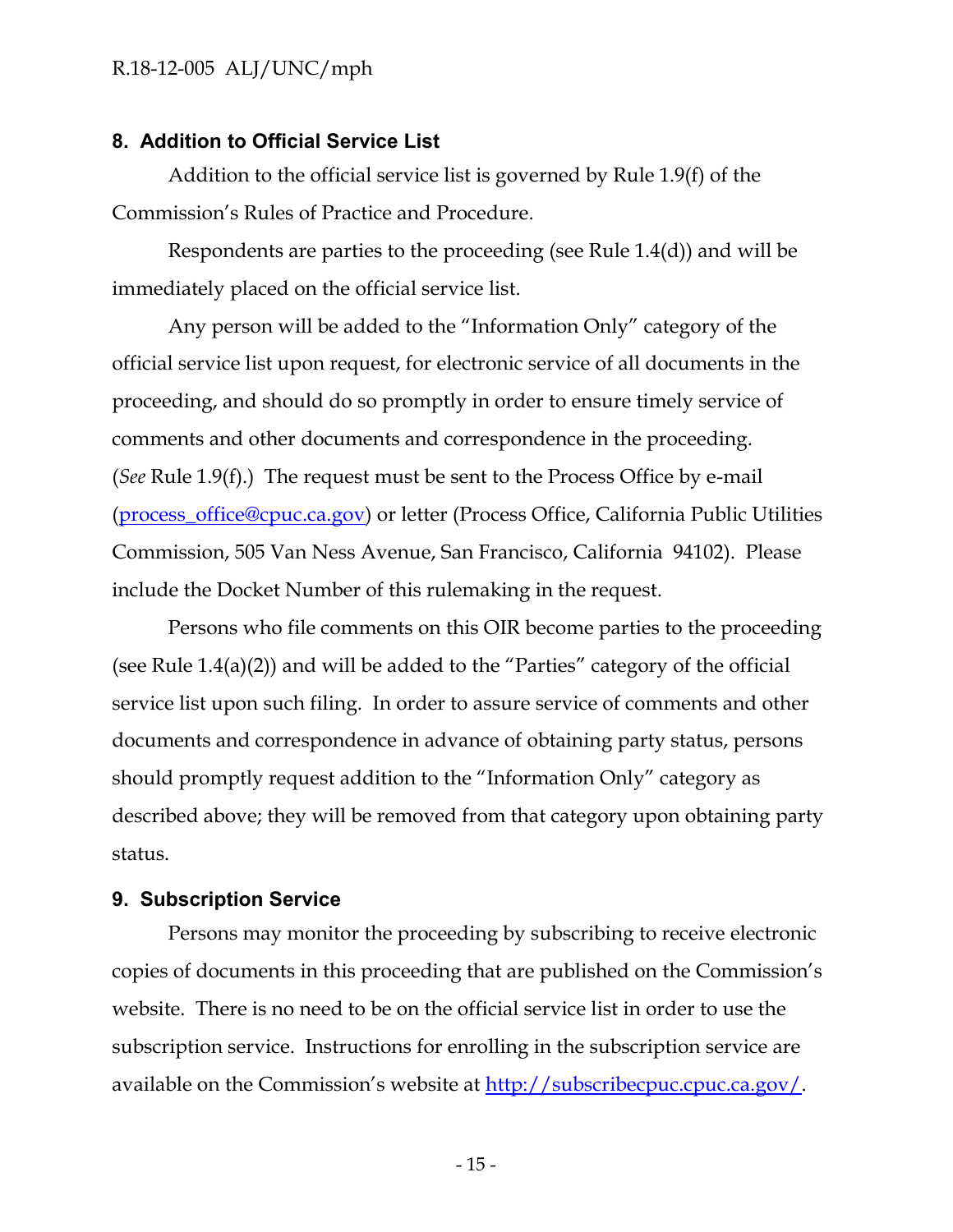#### **10. Intervenor Compensation**

Intervenor Compensation is permitted in this proceeding. Any party that expects to claim intervenor compensation for its participation in this Rulemaking must file a timely notice of intent to claim intervenor compensation. (*See* Rule 17.1(a)(2).) Intervenor compensation rules are governed by §§ 1801 et seq. of the Public Utilities Code. Parties new to participating in Commission proceedings may contact the Commission's Public Advisor.

#### **11. Public Advisor**

Any person or entity interested in participating in this rulemaking who is unfamiliar with the Commission's procedures should contact the Commission's Public Advisor in San Francisco at (415) 703-2074 or 1-(866) 849-8390 or e-mail [public.advisor@cpuc.ca.gov.](mailto:public.advisor@cpuc.ca.gov) The TTY number is 1-(866) 836-7825.

Therefore, **IT IS ORDERED** that:

1. This Order Instituting Rulemaking is adopted to examine the Commission's rules regarding electric utility de-energization practices pursuant to Public Utilities Code Sections 451 and 399.2(a) and Rule 6.1 of the Commission's Rules of Practice and Procedure.

2. The preliminary categorization is quasi-legislative.

3. The preliminary determination is that a hearing is not needed.

4. The preliminarily scope of issues is as stated above.

5. A prehearing conference is set for 10:30 a.m. on Wednesday, February 6, 2019 at the Commission's offices in San Francisco, California.

6. The preliminary schedule for the proceeding is set forth in Section 3.1 above.

7. Pacific Gas and Electric Company, Southern California Edison Company, San Diego Gas & Electric Company, Liberty Utilities (CalPeco Electric), Bear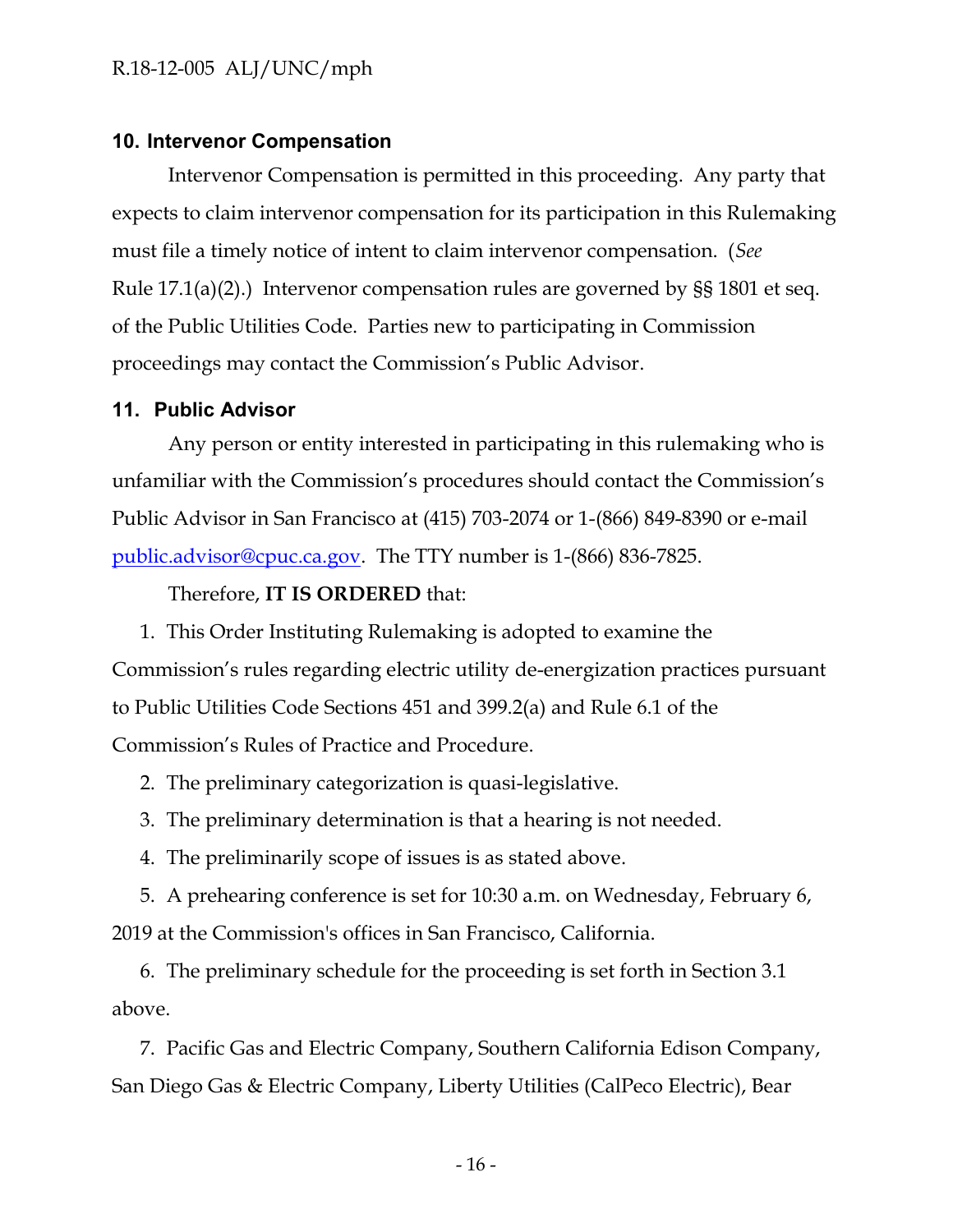Valley Electric Service, a division of Golden State Water Company, and Pacific Power, a division of PacifiCorp, are respondents to this Order Instituting Rulemaking.

8. Pacific Gas and Electric Company, Southern California Edison Company, San Diego Gas & Electric Company, Liberty Utilities (CalPeco Electric), Bear Valley Electric Service, a division of Golden State Water Company, and Pacific Power, a division of PacifiCorp shall, and any other person may, file and serve comments of not more than 20 pages responding to this Order Instituting Rulemaking (OIR) not later than 45 days from the issuance of this OIR.

9. Comments on this Order Instituting Rulemaking should address the scope and schedule of this proceeding, and its interaction with other related proceedings.

10. The Executive Director will cause this Order Instituting Rulemaking to be served on all respondents and on the service lists for the following Commission proceedings: Rulemaking (R.) 18-10-007, R.18-03-011, R.15-05-006, R.15-06-009, Application (A.) 15-09-010, A.17-07-011, A.18-04-001, A.18-09-002, and A.08-12-021. In addition, the Executive Director will cause this Order Instituting Rulemaking to be served on the following agencies and organizations: State Board of Forestry and Fire Protection (CAL FIRE), California Energy Commission, State Air Resources Control Board, California Office of Emergency Services, California Department of Fish and Wildlife, California Infrastructure and Economic Development Bank, California Office of Planning and Research, California Department of Parks and Recreation, California State Association of Counties, League of California Cities, California Municipal Utilities Association, California Native American Heritage Commission, California State Sheriffs' Association and California Fire Chiefs' Association.